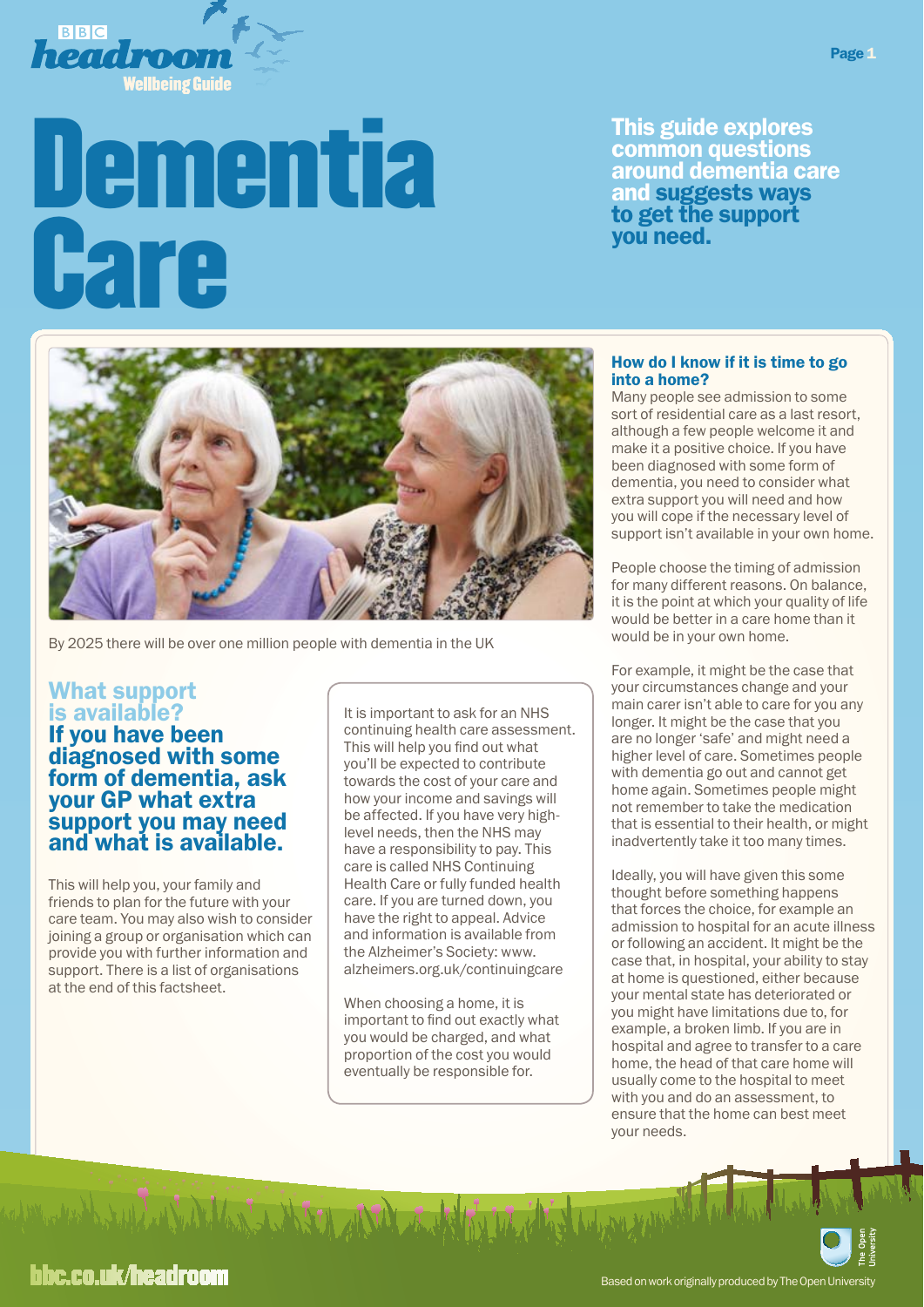

#### What should I look for in a home?

Care homes in England are regulated by The Care Quality Commission and are classified by the types of services they are registered to provide. Links to the Care Quality Commission together with regulators for Scotland, Wales and Northern Ireland appear at the end of this factsheet.

Details of care homes including the services for which they are registered are available from The Quality Care Commission and from your local authority.

[Excellent advice on care homes is also](http://news.bbc.co.uk/1/hi/programmes/panorama/6354637.stm)  available through this BBC web link: http://news.bbc.co.uk/1/hi/ programmes/panorama

You can ask your G.P. to arrange for an assessment of needs to help you and your care team decide what kind of care will be required. If you have been given a diagnosis of dementia, this assessment will recommend the type of care for you. Homes are classified by type of care: one type is nursing and the other is residential. People with dementia might qualify for either type of care.





#### Location

When choosing a home, it might help to consider the location and how accessible the home is to those who want to visit. Moving into a different environment is disorientating for anyone; for people with dementia, the impact is much more severe so contact with people who are familiar becomes essential.

#### Quality of care

The quality of care is another key factor. You might find it useful to consider what that might mean beyond basic physical care.

Would you want to participate in communal activities? Would you object to someone of the opposite sex or someone much younger performing intimate personal care? Are there any factors that relate to your beliefs and customs that need to be observed? It will be important to spend time at any care home you are considering. What is the quality of interaction between staff and residents? Are residents engaged in meaningful activity?

These questions will help you to frame your choices. Regular assessments from your care team will help to ensure that your ongoing needs will be met.

A guide to choosing a care home is [available from the Alzheimer's Society:](http://www.alzheimers.org.uk/site/scripts/download_info.php?fileID=306) www.alzheimers.org.uk

#### What if I can no longer handle my own affairs?

It is a really good idea to arrange for a Lasting Power of Attorney (LPA) to be given to someone you can trust with your financial affairs and also who you would trust to make decisions on your behalf if your capacity for decision- making becomes compromised by dementia.



[This web link provides a form you need to](http://www.publicguardian.gov.uk/forms/Making-an-LPA.htm)  complete and helpful information about what LPA means.

www.publicguardian.gov.uk

# bbc.co.uk/headroom

Well and Warrent and the Del with the